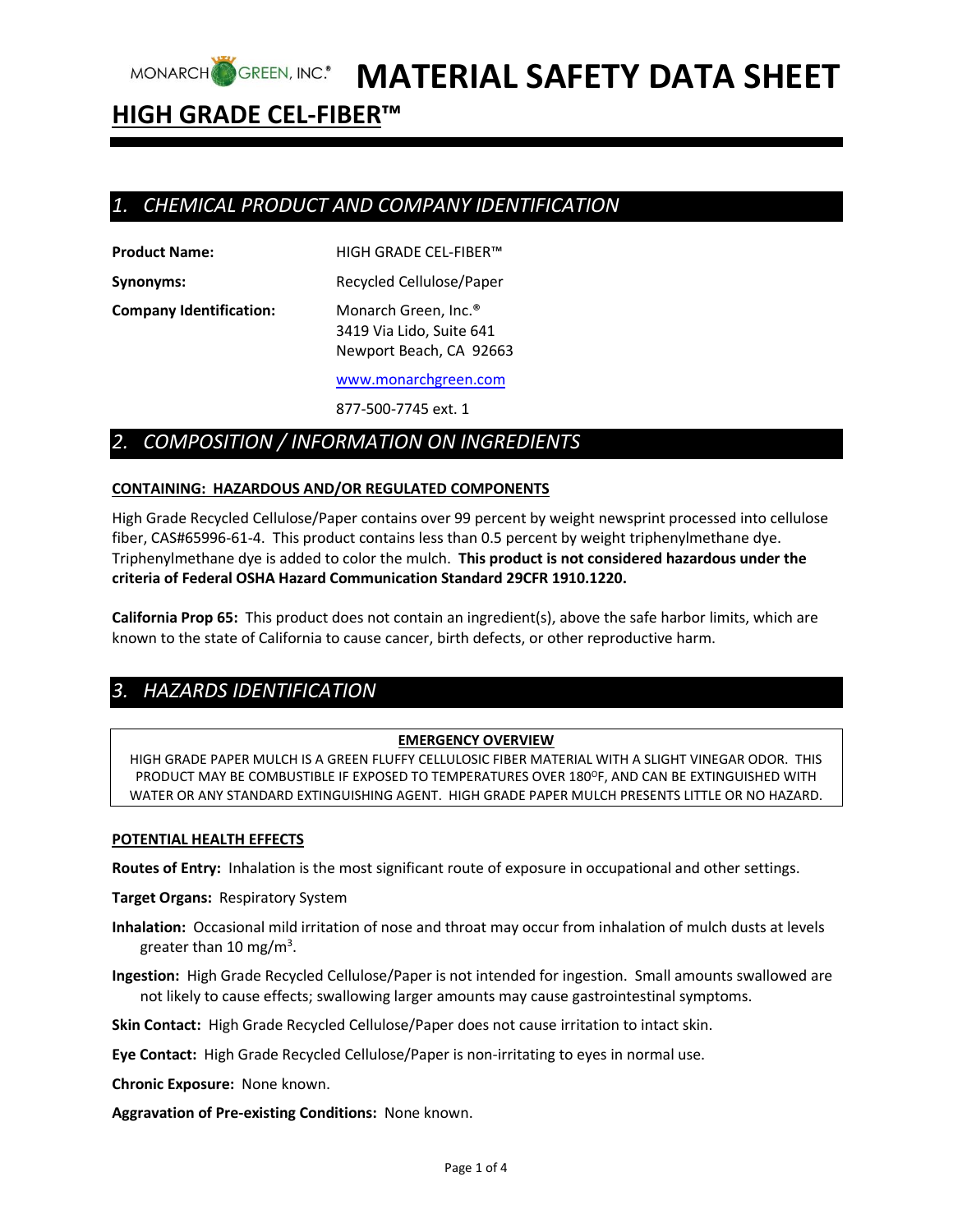

# **HIGH GRADE CEL-FIBER™**

### *4. FIRST AID MEASURES*

**Inhalation First Aid:** Prolonged exposure to dust levels in excess of regulatory limits should always be avoided. If irritation or difficulty breathing occurs, remove victim to fresh air and provide oxygen if necessary. If not breathing, give artificial respiration, preferably mouth to mouth. Get medical attention if difficulty persists.

**Skin Contact First Aid:** Wash with soap and water after handling.

- **Eye Contact First Aid:** If contact with eyes, flush with fresh water for several minutes. If irritation persists, seek medical attention.
- **Ingestion First Aid:** If swallowed, rinse mouth with water and give four glasses of water to drink. Do not induce vomiting unless directed to do so by medical personnel. Never give anything by mouth to an unconscious person. Get medical attention if needed.

**Note to Physicians:** Treat symptoms.

# *5. FIRE FIGHTING MEASURES*

| <b>Flammable Properties:</b>          | Combustible                    |
|---------------------------------------|--------------------------------|
| <b>Auto Ignition Temperature:</b>     | No data                        |
| <b>Flash Point:</b>                   | No data                        |
| Flammable Limits in Air, % by Volume: | lel: NE; uel: NE               |
| <b>Extinguishing Media:</b>           | Water or other standard media  |
| <b>Fire &amp; Explosion Hazards:</b>  | May be combustible above 180°F |

**Special Information:** In the event of a fire, wear full protective clothing and NIOSH-approved self-contained breathing apparatus with full facepiece operated in the pressure demand or other positive pressure mode.

# *6. ACCIDENTAL RELEASE MEASURES*

**Spill Clean-up Procedures:** Vacuum, shovel or sweep up mulch and place in containers for reuse, recycling or disposal. Always dispose of waste materials in accordance with all local, state and federal regulations.

# *7. HANDLING AND STORAGE*

**Recommended Storage Conditions:** Store in a cool, dry, well-ventilated location away from heat or ignition source.

**Handling (Personnel):** Handle in accordance with good industrial hygiene and safety practices.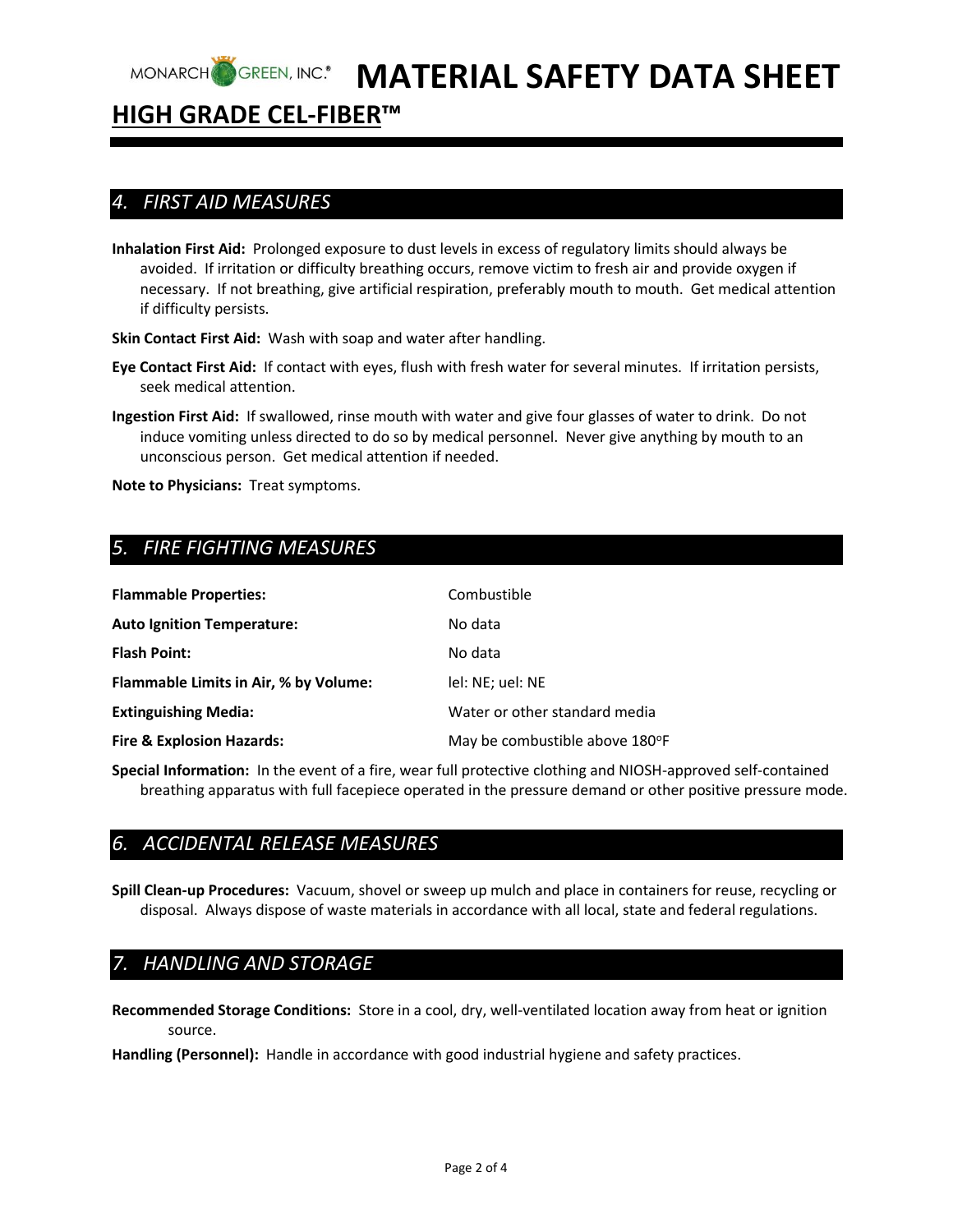

# **HIGH GRADE CEL-FIBER™**

### *8. EXPOSURE CONTROLS / PERSONAL PROTECTION*

- **Airborne Exposure Limits:** See Section 2 above. Cellulose Fiber: OSHA Permissible Exposure Limit (PEL), 10 mg/m<sup>3</sup> (TWA).
- **Ventilation System:** A system of local and/or general exhaust is recommended to keep employee exposures below the Airborne Exposure Limits.
- **Personal Respirators (NIOSH Approved):** Required if the exposure limit is exceeded and engineering controls are not feasible.

**Skin Protection:** No special protection required.

- **Eye Protection:** Wear safety glasses in high dust areas.
- **Good Hygiene Conditions:** Wash with soap and water before meals and at the end of each work shift. Good practices require amounts of any chemical be removed from the skin as soon as practical, especially before eating or smoking.

# *9. PHYSICAL AND CHEMICAL PROPERTIES*

**Auto Ignition Temperature:** NE **pH:** 5 – 7

**Odor:** Slight Vinegar Odor **Specific Gravity:** NE (Water = 1)

# *10. STABILITY AND REACTIVITY*

| Stability:                                   | Stable under ordinary conditions of use and storage |
|----------------------------------------------|-----------------------------------------------------|
| <b>Conditions to Avoid:</b>                  | Heat, flame ignition sources                        |
| <b>Hazardous Polymerization:</b>             | Will not occur                                      |
| <b>Incompatibility with Other Materials:</b> | Not recommended for use with caustic materials      |
| <b>Hazardous Decomposition:</b>              | None                                                |

# *11. TOXICOLOGICAL INFORMATION*

### **Toxicological Data:**

| Cancer Lists    | NTP Carcinogen |             |                      |
|-----------------|----------------|-------------|----------------------|
| Ingredient      | Known          | Anticipated | <b>IARC Category</b> |
| Cellulose Fiber | No             | No          | None                 |

# *12. ECOLOGICAL INFORMATION*

**Environmental Fate:** This material is expected to have a low environmental impact.

**Environmental Toxicity:** This material is not expected to be toxic to aquatic life.